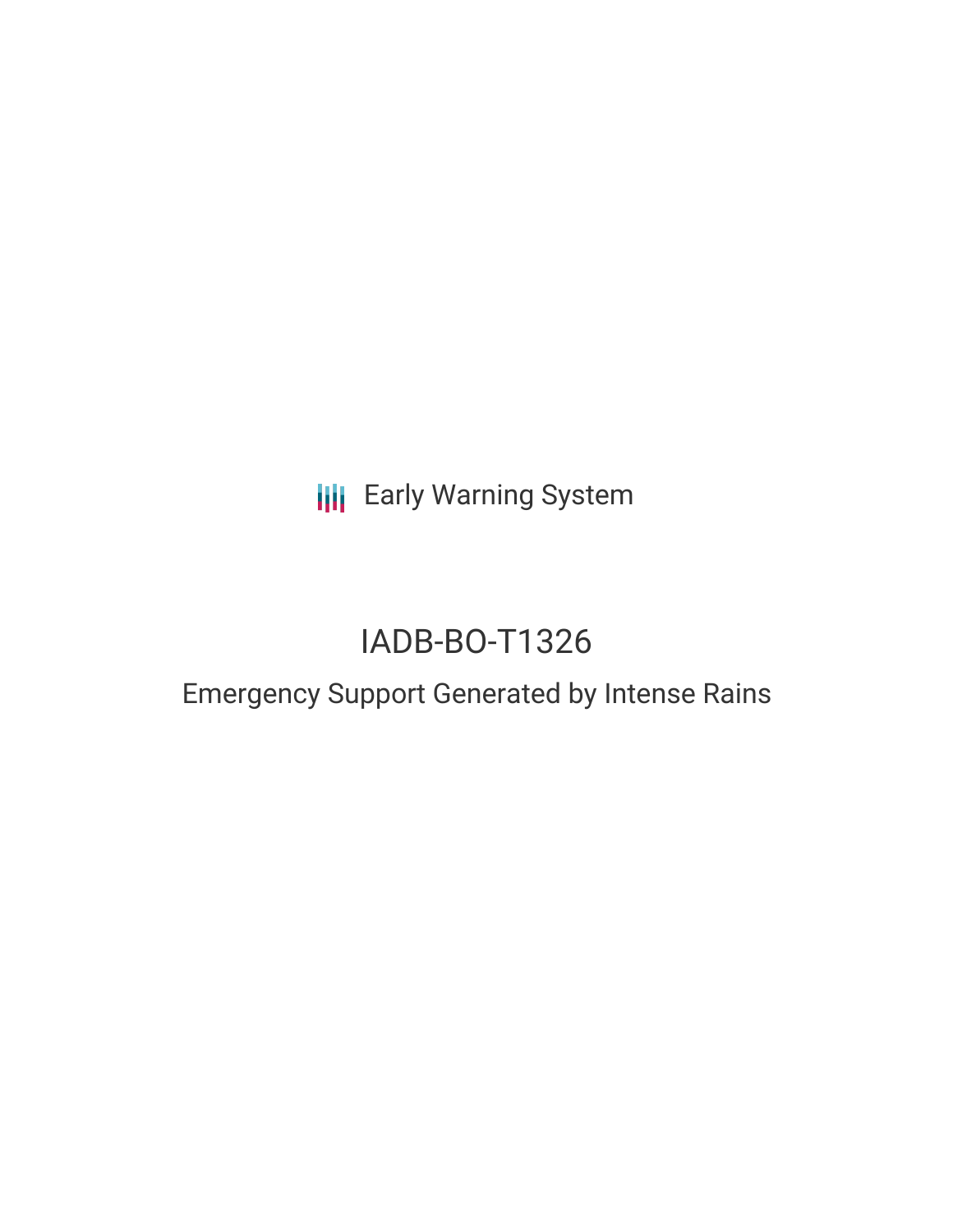

### **Quick Facts**

| <b>Countries</b>               | Bolivia                                        |
|--------------------------------|------------------------------------------------|
| <b>Financial Institutions</b>  | Inter-American Development Bank (IADB)         |
| <b>Status</b>                  | Approved                                       |
| <b>Bank Risk Rating</b>        | U                                              |
| <b>Voting Date</b>             | 2018-02-14                                     |
| <b>Borrower</b>                | Government of Bolivia                          |
| <b>Sectors</b>                 | Climate and Environment, Technical Cooperation |
| <b>Investment Type(s)</b>      | Grant                                          |
| <b>Investment Amount (USD)</b> | $$0.20$ million                                |
| <b>Grant Amount (USD)</b>      | $$0.20$ million                                |
| <b>Project Cost (USD)</b>      | \$0.20 million                                 |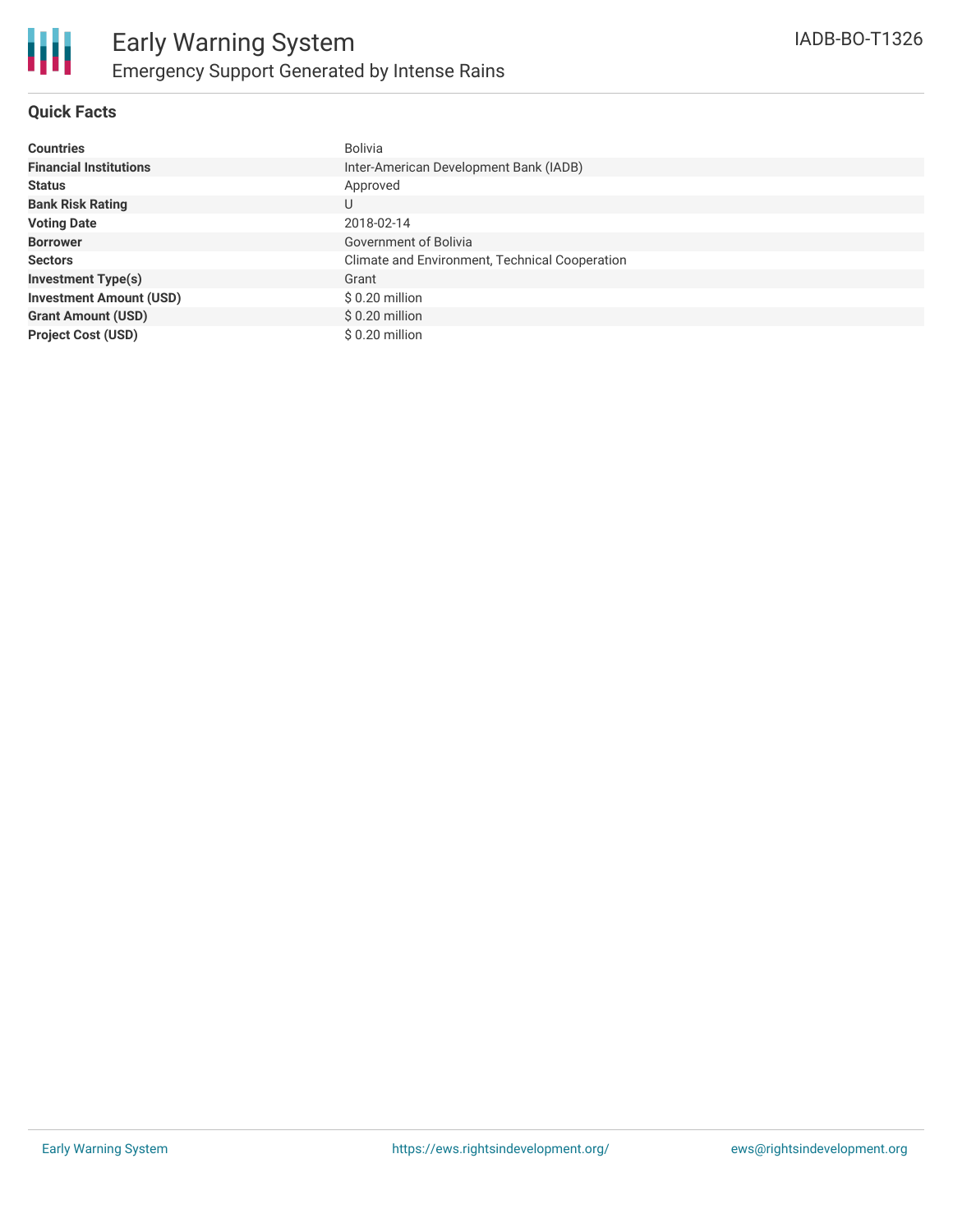

### **Project Description**

The purpose of the Technical Cooperation will be to support the Plurinational State of Bolivia in implementing humanitarian actions to those affected by the emergency caused by heavy rains.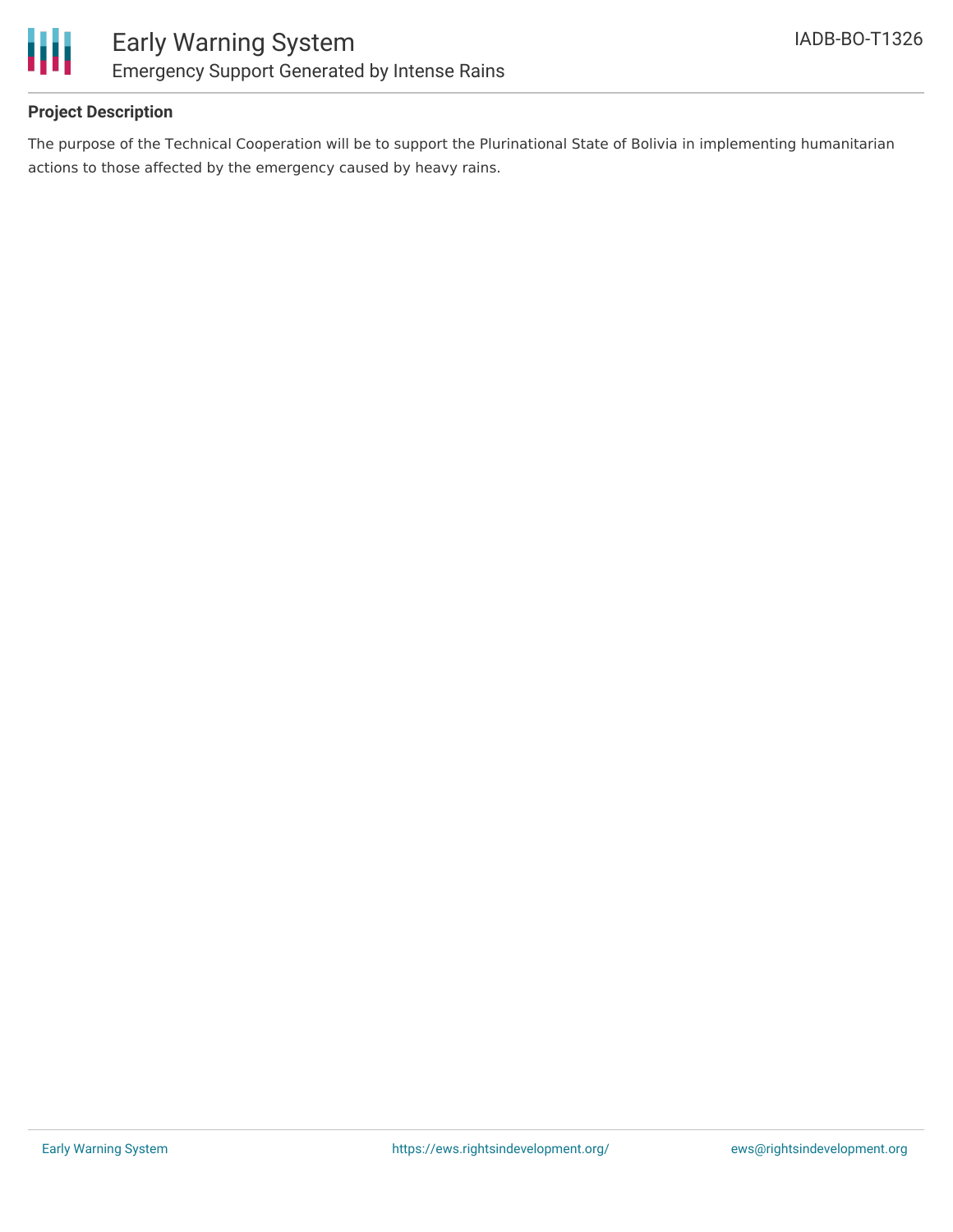

### Early Warning System Emergency Support Generated by Intense Rains

### **Investment Description**

• Inter-American Development Bank (IADB)